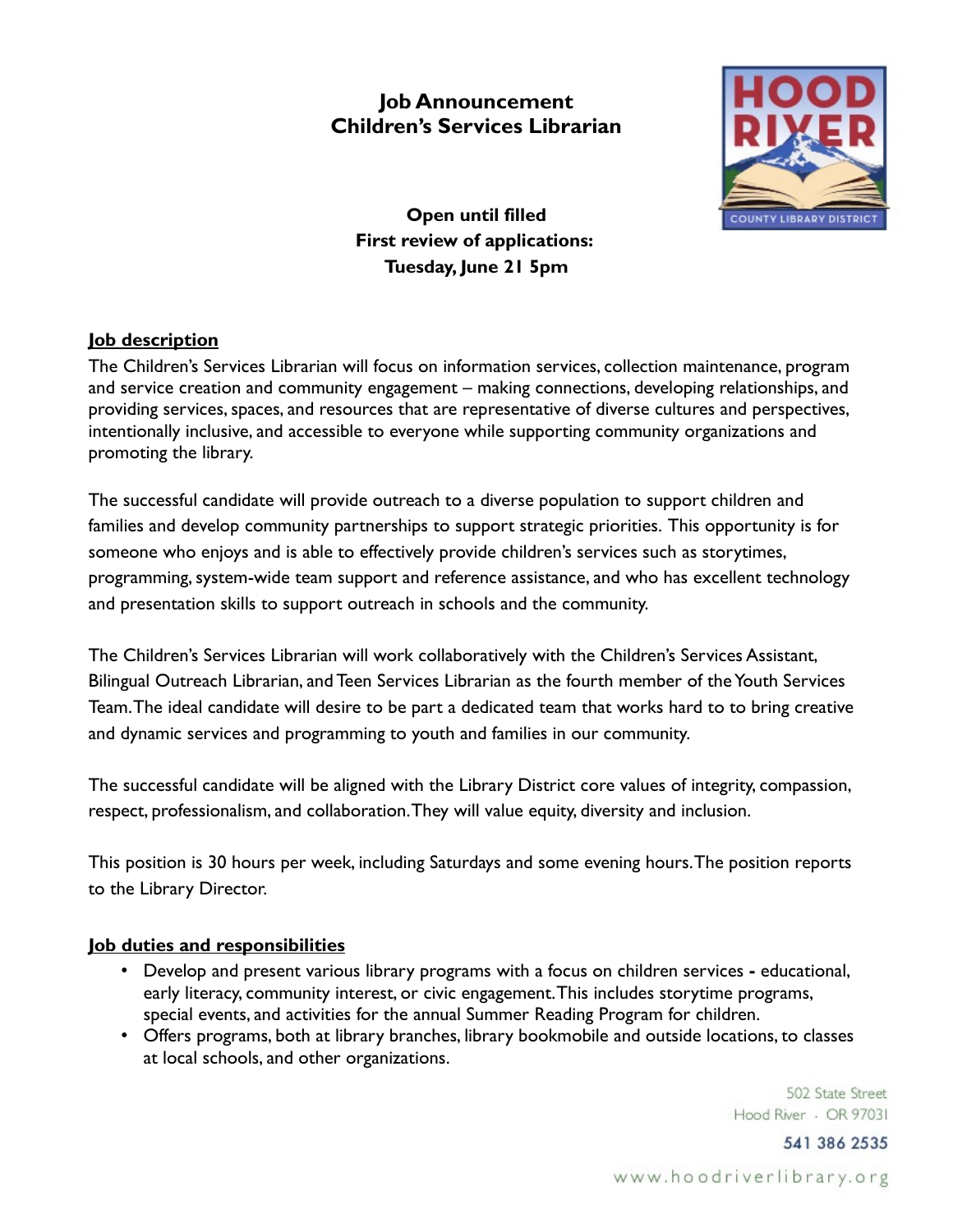- Publicizes programs through social media, website, flyers, and bulletin boards.
- Gives tours of the library to school classes, including book talks and related activities.
- Networks and works collaboratively with schools and other community organizations focusing on youth.
- Develops strong partnerships within the community and state. Advocates for the District by being involved in community and professional organizations, attending meetings to communicate District programs, and developing good will.
- Collaborates with the Youth Services Team: Children's Services Assistant, Bilingual Outreach Librarian, and Teen Services Librarian.
- Assists in designing and maintaining library website as it relates to services to children and families.
- Seeks out and assists in writing grants to enhance library services.
- Selects materials for children and parents in a variety of formats. Ensures all members of the community are served with a diverse collection.
- Regularly weeds the children's collections.
- Serves patrons at the public service desks and Bookmobile by checking library materials in and out, routing items to the proper locations.
- Answers questions on library organization, policies, and procedures.
- Provide professional research assistance and readers' advisory to patrons, either in-person, over the phone, or electronically.
- Provide training to patrons in library skills including use of computers, the catalog, and electronic resources.

# **About Hood River County Library District**

Hood River County Library District is dedicated to promoting the enjoyment of reading and culture, responding to the community's need for information, and enriching quality of life for its patrons.

The Library District serves approximately 24,000 people with good circulation rates and robust participation in events. In 2020-21, a pandemic year, patrons checked out over 106,000 items.

The District includes three branches: Cascade Locks, Hood River, and Parkdale as well as a mobile Lending Library in Odell serving children ages 0-13. Additionally, a Bookmobile is scheduled to be added to these services in summer of 2022.

The physical library buildings provide free wi-fi, computer access and use of other electronic devices to patrons and visitors alike. Additionally, the Hood River County Library District is a member of the Sage Library System and the Libraries of Eastern Oregon, consortium which provide their patrons access to nearly all materials cataloged within their systems.

The Hood River branch is in a stunning, historic Carnegie building (constructed in 1913 and expanded in 2003), and the Cascade Locks and Parkdale branches are located in the center of their respective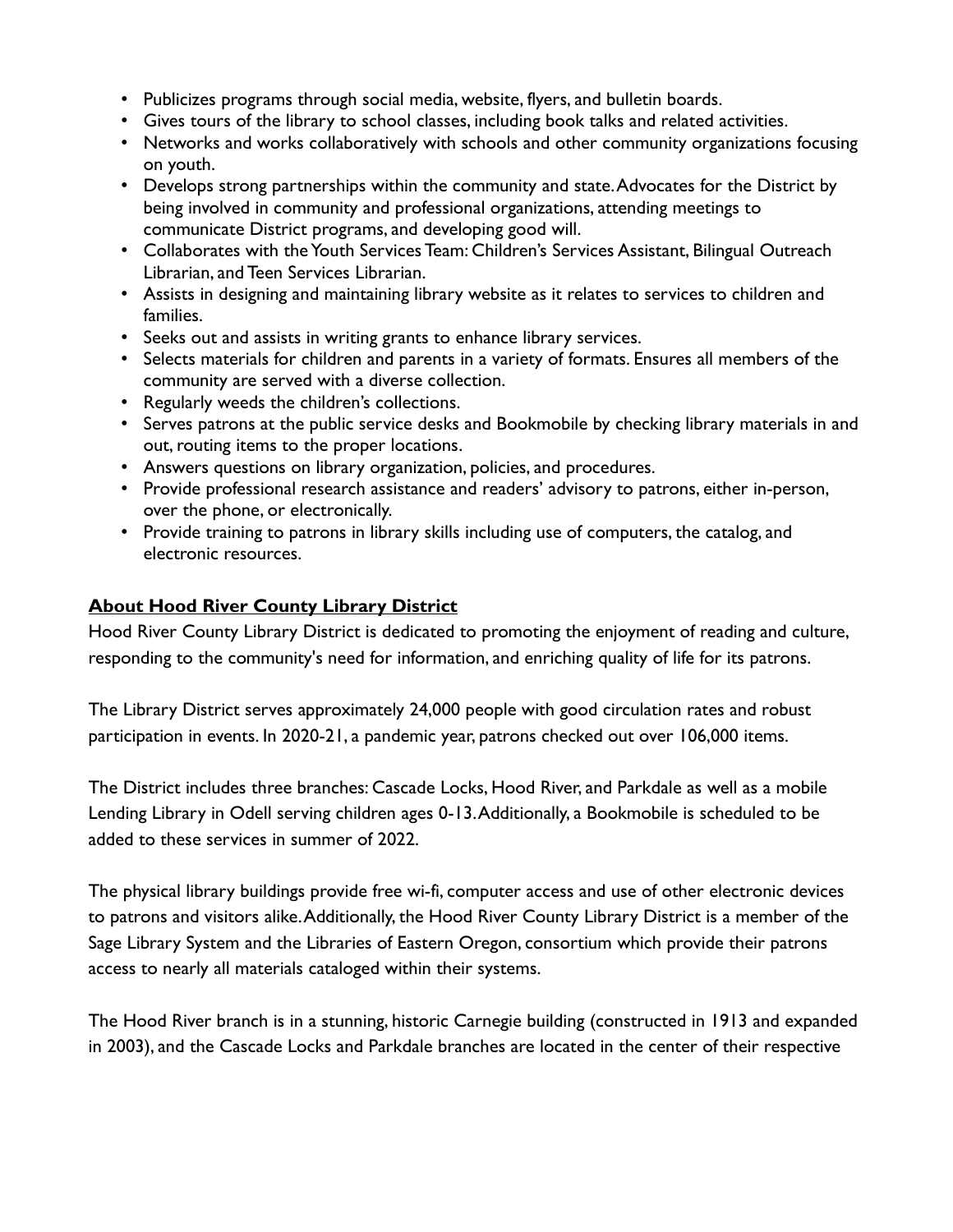communities. The district has stable funding from a countywide special district, and enjoys the additional financial support of a very active Friends of the Library group and Library Foundation, as well as many hours of support from a bevy of loyal volunteers.

Seated at the heart of the Columbia River Gorge, Hood River County provides myriad opportunities for outdoor recreational activities including windsurfing, kiteboarding, hiking, cycling, skiing, and more.

For more information, please visit us online:

- Hood River County Library District http://hoodriverlibrary.org
- Sage Library System http://catalog.sage.eou.edu/
- Hood River County Chamber of Commerce http://hoodriver.org/

# **Required Qualifications**

- Two years experience working directly with children, preferably in a public library.
- Two years experience working in customer service, preferably in a public library.

# **Desired/Preferred Education, Experience and Qualifications**

- Bachelor's degree in a library or education related field. Master's degree in library and information science from an American Library Association-accredited institution preferred.
- Experience with organizations serving underserved populations.
- Experience working at school or public libraries.
- Any equivalent combination of education and experience satisfying the above.
- Bilingual fluency in Spanish is preferred.

## **Compensation**

- Opening salary ranges from \$25.73 to \$28.98 per hour.
- *Health benefits:* Medical, prescription, alternative care, vision, and dental insurance. Optional Flexible Spending Accounts for health or dependent care.
- *Retirement:* 403(b) plan contributions of the equivalent of up to 9% of salary, including a 6% contribution by the district and an optional match by the district of up to 3%.
- *Leave:* Vacation, sick leave, and paid holidays annually.

## **How to apply**

Please read the job description carefully and submit the following:

- Cover letter
- A completed Hood River County Library District Application for Employment
- Current resume.